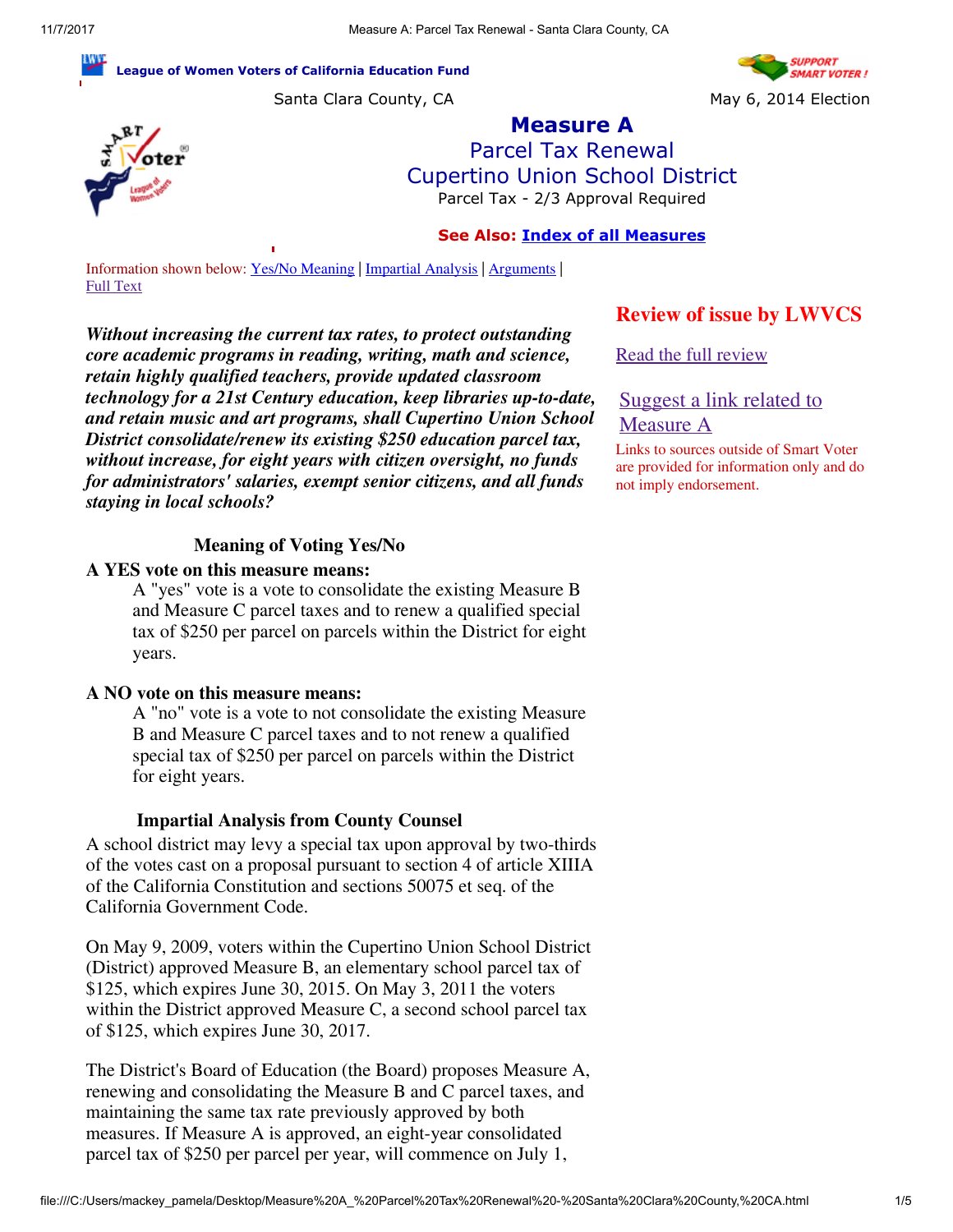2015 and expire on June 30, 2023. If Measure A is approved, Measure C will terminate on July 1, 2015.

The proposed tax exempts any parcel that is a principal residence of, and owned by, one or more persons 65 years of age or older, and persons receiving supplemental social security income for a disability, regardless of age. Any person, who currently receives an exemption under Measure B or Measure C, will automatically qualify for an exemption from Measure A.

State law requires the District to state the specific purposes for which the tax proceeds will be used and only spend the proceeds of the tax for these purposes. The stated purposes of the tax proposed by Measure A are to (1) protect core academic programs in reading, writing, math and science; (2) retain highly qualified teachers; (3) keep schools safe, clean and well-maintained; (4) keep libraries upto-date and retain music and art programs; and (5) provide updated classroom technology for a 21st Century education.

The District is required by law to provide additional accountability measures for the proceeds. These measures include (1) depositing the proceeds into a fund that is separate and apart from other District funds; and (2) providing an annual written report to the Board detailing the amount of funds collected and expended and the status of any project authorized to be funded from the tax. The District will maintain its existing Citizens' Oversight Committee, which will provide oversight regarding the expenditure of the proceeds of the proposed tax revenues and submit an annual report to the Board on the expenditure of these funds.

A "yes" vote is a vote to consolidate the existing Measure B and Measure C parcel taxes and to renew a qualified special tax of \$250 per parcel on parcels within the District for eight years.

A "no" vote is a vote to not consolidate the existing Measure B and Measure C parcel taxes and to not renew a qualified special tax of \$250 per parcel on parcels within the District for eight years.

Orry P. Korb County Counsel

By: /s/ Susan Swain Lead Deputy County Counsel

### Arguments For Measure A

Vote YES on Measure A to protect top-quality education in the Cupertino Union School District without increasing taxes.

We are proud of our award-winning elementary and middle schools which provide a high-quality education for local students in Cupertino, Saratoga, Los Altos, Sunnyvale, San Jose and Santa Clara. In fact, our local schools are some of the highest achieving in the State.

Since 2009, our communities have overwhelmingly supported our local elementary and middle schools through voter-approved education funding. Now, this critical source of school funding will expire unless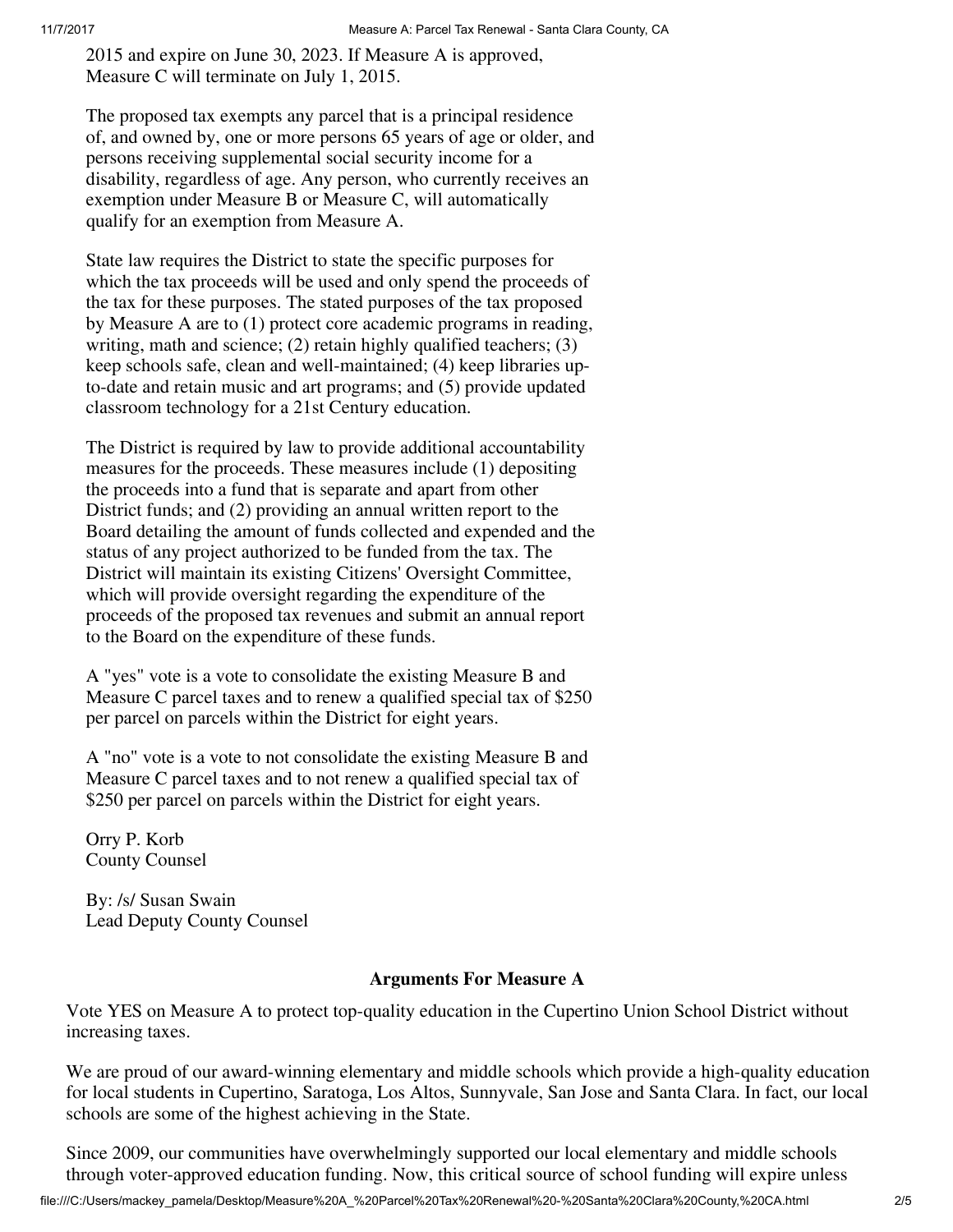voters choose to renew it. Our schools are among the highest achieving in the state, which draws new families to our communities and keeps our property values strong.

Measure A does not increase taxes, it simply renews existing funding to retain highly qualified teachers and maintain our outstanding core academic programs.

### All Measure A funds will go directly to supporting student achievement in our local schools - the state cannot take a single penny.

Vote YES on A Continue Top-quality Education for Local Students.

- Protect outstanding core academic programs in reading, writing math and science
- Retain highly qualified teachers
- Keep schools safe, clean and well-maintained
- Keep libraries up-to-date and retain music and art programs
- Provide updated classroom technology for a 21st-century education

### Measure A: Great Schools, Without Increasing Taxes

- Every penny is spent here in our local schools and can't be taken by the state
- Independent citizen oversight continues to ensure funds are spent as promised
- No funds for administrators' salaries
- Expires in eight years and cannot be renewed without voter approval
- Senior citizens can receive an exemption

Your YES vote is critical to supporting local elementary students and keeping our schools on top. Join parents, seniors and community leaders in voting YES on Measure A.

/s/ Steve Ting Community Leader, 27-Year Cupertino Resident

/s/ Dianne McKenna Former Sunnyvale Mayor and Santa Clara County Supervisor

/s/ Dawn Ying Cupertino/Fremont/Sunnyvale Council PTA President

/s/ Richard Lowenthal Former Cupertino Mayor, Small Business Executive

/s/ Anita Amarnath 14-Year Teacher, Former District Teacher of the Year

# (No arguments against Measure A were submitted)

# Full Text of Measure A CUPERTINO UNION SCHOOL DISTRICT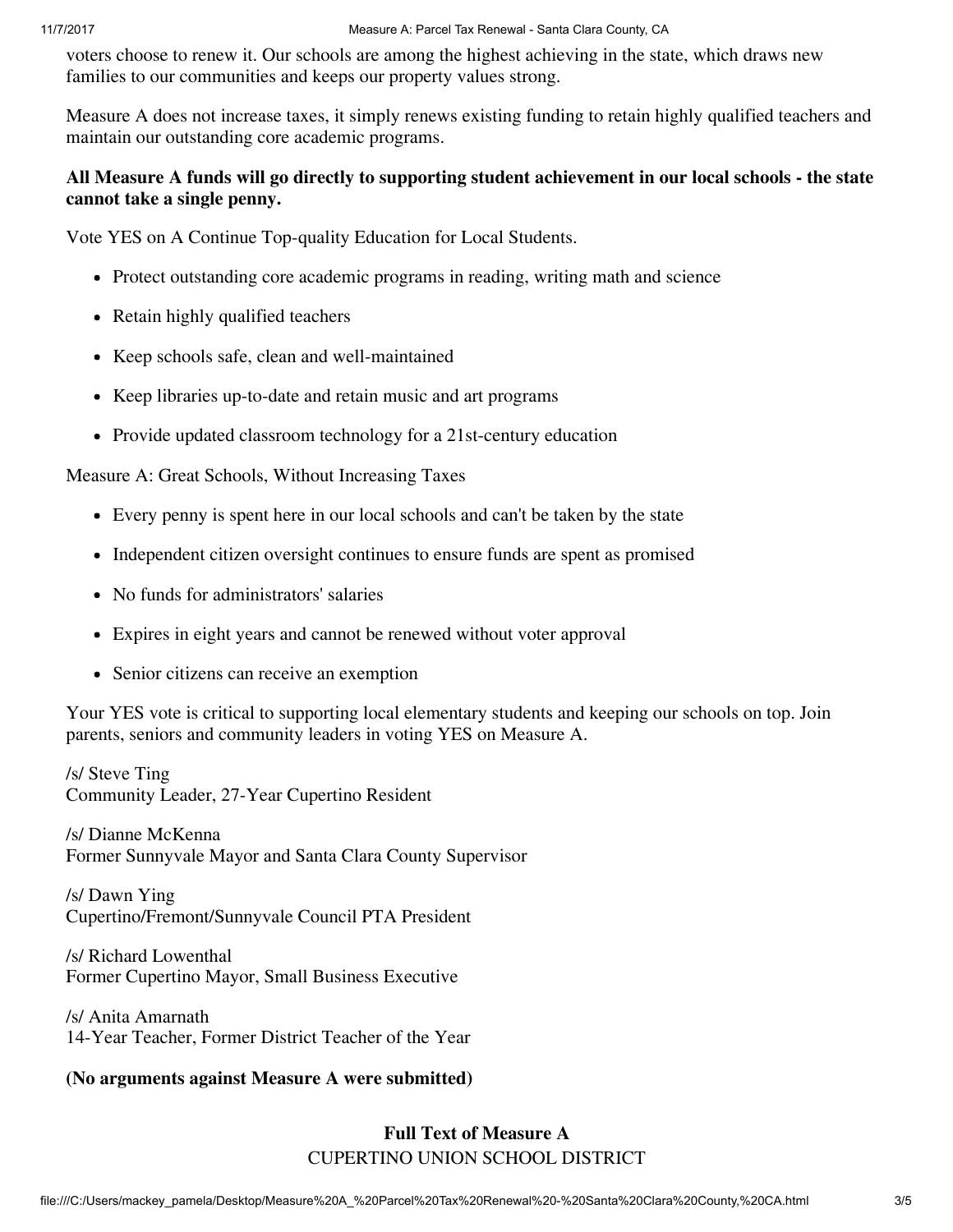11/7/2017 Measure A: Parcel Tax Renewal - Santa Clara County, CA Quality Local Schools and Academic Excellence Funding Measure A

# INTRODUCTION AND PURPOSE

To provide local reliable funding for local schools that cannot be taken by the State, to protect strong core academic programs in reading, writing, math and science, keep schools safe and well-maintained, keep libraries up-to-date and retain music and art programs, provide updated classroom technology for a 21st Century education, and retain highly qualified teachers, with no proceeds used for administrative salaries and benefits, the Cupertino Union School District ("District") proposes to consolidate, renew and extend its two existing quality local schools and academic excellence parcel tax measures, Measure B and Measure C, for a period of eight years from Measure B's current expiration date (June 30, 2015), starting on July 1, 2015 at the existing combined rate of \$250 per parcel per year, with an exemption available for senior citizens and certain disabled persons, and to implement strict accountability measures, including review by an independent citizen oversight committee to ensure the funds are used to:

- Protect core academic programs in reading, writing, math and science;
- Retain highly qualified teachers;
- Keep schools safe, clean and well-maintained;
- Keep libraries up-to-date and retain music and art programs; and
- Provide updated classroom technology for a 21st Century education.

# AMOUNT OF PARCEL TAX; PERIOD OF ASSESSMENT

The quality local schools and academic excellence parcel tax shall be \$250 (or less as provided below) per year, commencing July 1, 2015 for eight years, assessed against each Parcel. The proceeds of the parcel tax shall be deposited into a separate account created by the District.

# DEFINITION OF "PARCEL"

For purposes of the quality local schools and academic excellence parcel tax, the term "Parcel" means any parcel of land which lies wholly or partially within the boundaries of the Cupertino Union School District, that receives a separate tax bill for *ad valorem* property taxes from the Santa Clara County Assessor/Tax Collector. All property that is otherwise exempt from or upon which are levied no *ad valorem* property taxes in any year shall also be exempt from the quality local schools and academic excellence parcel tax in such year.

For purposes of this quality local schools and academic excellence parcel tax, any such "Parcels" which are (i) contiguous, and (ii) used solely for owner-occupied, single-family residential purposes, and (iii) held under identical ownership may, by submitting an application of the owners thereof by June 15 of any year to the District, be treated as a single "parcel" for purposes of the levy of the quality local schools and academic excellence parcel tax.

# EXEMPTION FOR SENIORS AND SSI RECIPIENTS

Pursuant to California Government Code Section 50079 (b), any owners of a Parcel used solely for owneroccupied, single-family residential purposes and who are either (a) 65 years of age or older on or before June 30 of the fiscal year immediately preceding the year in which the tax would apply, or (b) persons receiving Supplemental Security Income for a disability, regardless of age, may obtain an exemption from the parcel tax by submitting an application therefore, by June 15 of any year, to the District. Persons currently exempted from the District's expiring Measure B parcel tax and the District's Measure C parcel tax which will lapse on June 30, 2015 if this Measure is approved, shall automatically be exempted from this Measure without having to file a new application.